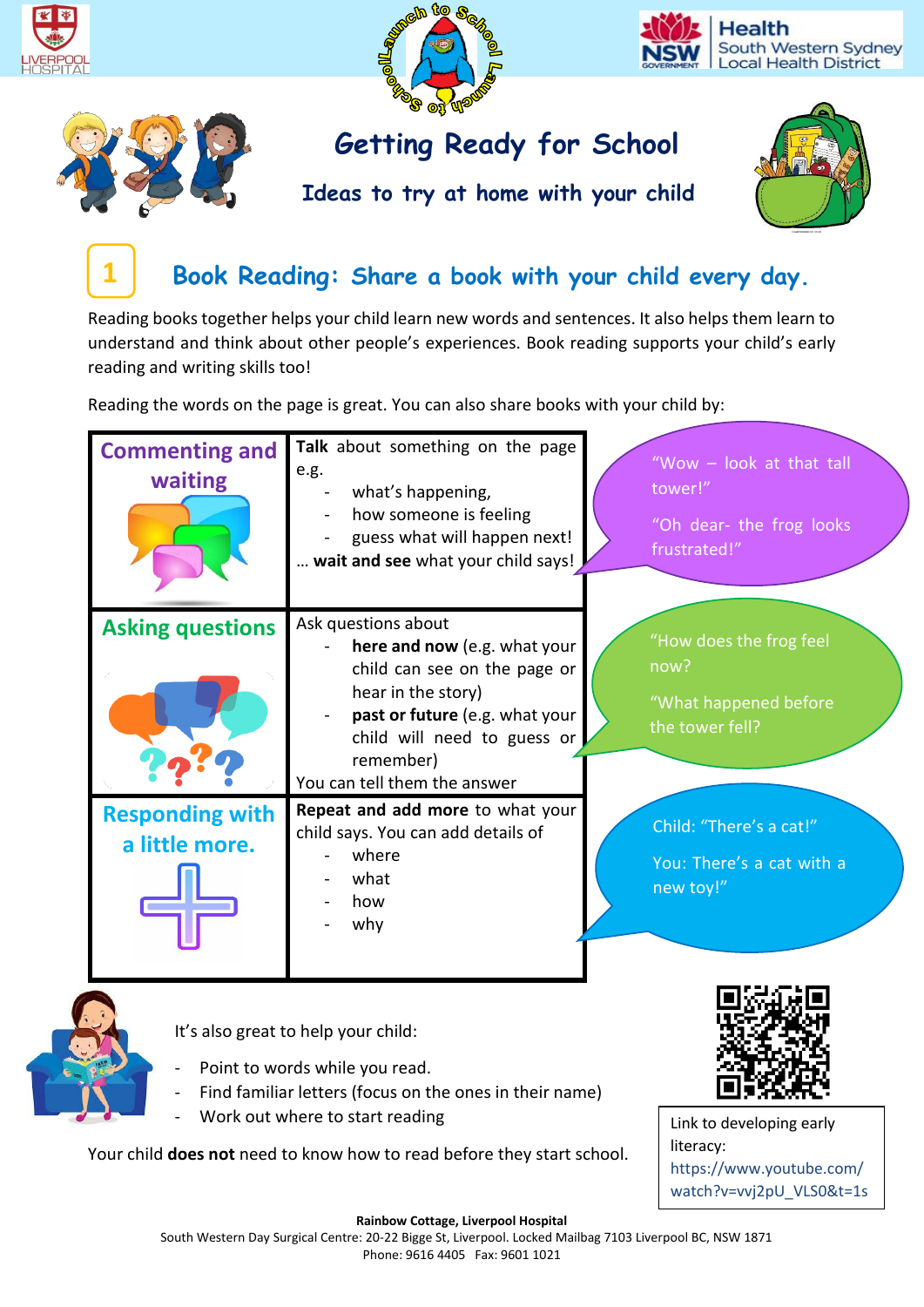

### **Take time to talk 2**

Children learn by listening and practicing to communicate. Talking with your child will help them to learn new words, to make longer sentences and to share their experiences.

Make time to talk about activities:

- You do together (like going to the shops, playing a game together or even hanging out the washing!)
- You do during the day (like cooking or tidying up the yard)
- Your child does on their own (like playing, watching their favourite TV show or going to the park)



### Tips for talking with your child:

| You: "You need a uniform                                                 |                                                    |                                                                                                                                                                          |
|--------------------------------------------------------------------------|----------------------------------------------------|--------------------------------------------------------------------------------------------------------------------------------------------------------------------------|
| for school! Uniforms are<br>special clothes that match<br>evervone else. | Use and define new words                           | Use lots of different words. Explain<br>what they mean when you're using<br>them. Use words your child knows.                                                            |
| Child: "There's a dog!"<br>You: "There's a dog with a<br>blue collar!"   | Add more to what they<br>say                       | Repeat and add more details to<br>your child's talking. Add details of:<br>What it looks like<br>Where you find it<br>What it's doing<br>Why you need it<br>How it works |
| Child: "I runned to the<br>car!"<br>You: "Yeah - you ran to<br>the car!  | Repeat what they say by<br>changing their mistakes | child's<br>Repeat and<br>fix your<br>sentences in play when your child<br>misses a word, or uses a word in the<br>wrong way.                                             |
| You: "Do you want to                                                     | <b>Offer choices</b>                               | Offer choices in sentences to help<br>your child say more                                                                                                                |
| play with trains or play<br>with the blocks?"                            | <b>Practice remembering</b><br>what happened       | Re-tell small things that happen<br>with and to your child. Try to link<br>events together using words like<br>"first" "next" "then" or "last"                           |

Practicing listening and talking skills will support your child's ability to read, write and spell when they get to school!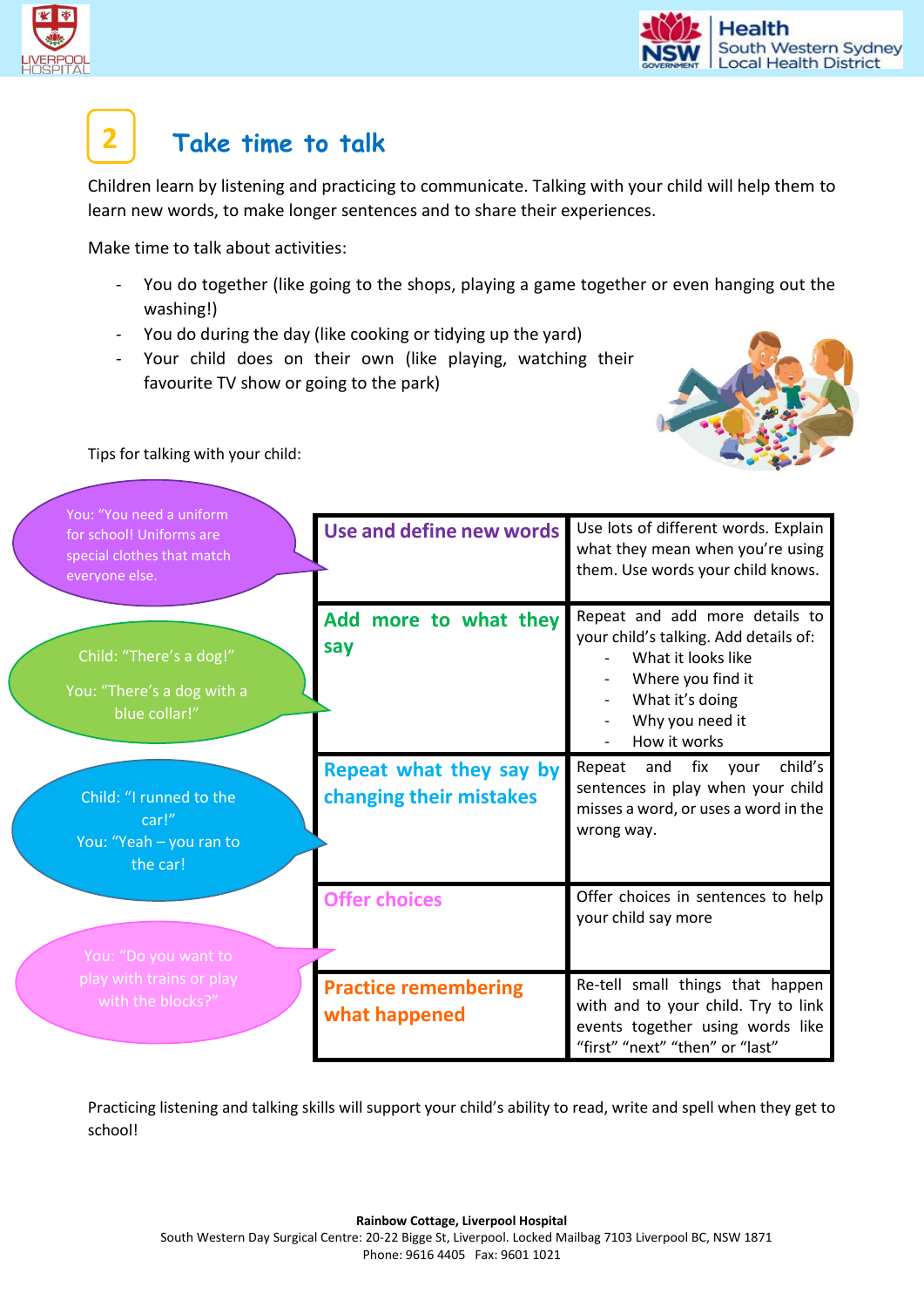



### **Encourage Independence**

It is important for children to have the opportunity to learn independence skills in preparation for kindergarten. Focus on activities the child will have to do on their own at school. These include

- Going to the toilet without help
- Washing their hands
- Getting dressing in the morning
	- o Putting on a jumper/jacket with zippers
	- o Pulling undies/pants up and down for toileting.
	- o Taking shoes on/off (consider Velcro shoes)
- Managing food items your child will have for lunch
	- o e.g. opening lunchbox/containers/water bottles, unwrapping sandwich or pulling open chip packaging.
- Establish packing away routines with toys and encourage your child to help with simple tasks around the home to develop responsibility.
- Label your child's belongings for school to help them find and organise their own bag/clothing/pencil case etc.

### **Learning to draw and write 4**

Handwriting starts with scribbling and drawing then moves on to forming letters and words. Your child will need to combine different fine motor skills like hand and finger strength, pencil grasp and visual skill to copy and trace.

Provide lots of opportunities for your child to draw at home. This will prepare them for more advance writing at school.

Tips for drawing and writing:

- Build strength in their hand muscles to prepare them for drawing
	- o Pinch, roll and squash playdough
	- o Squeeze sponges and spray bottles
	- o Peg on the clothes line
	- o Pinch and peel stickers





[https://www.youtube.com](https://www.youtube.com/watch?v=Ruf1m26q3vQ) [/watch?v=Ruf1m26q3vQ](https://www.youtube.com/watch?v=Ruf1m26q3vQ)

grasp: